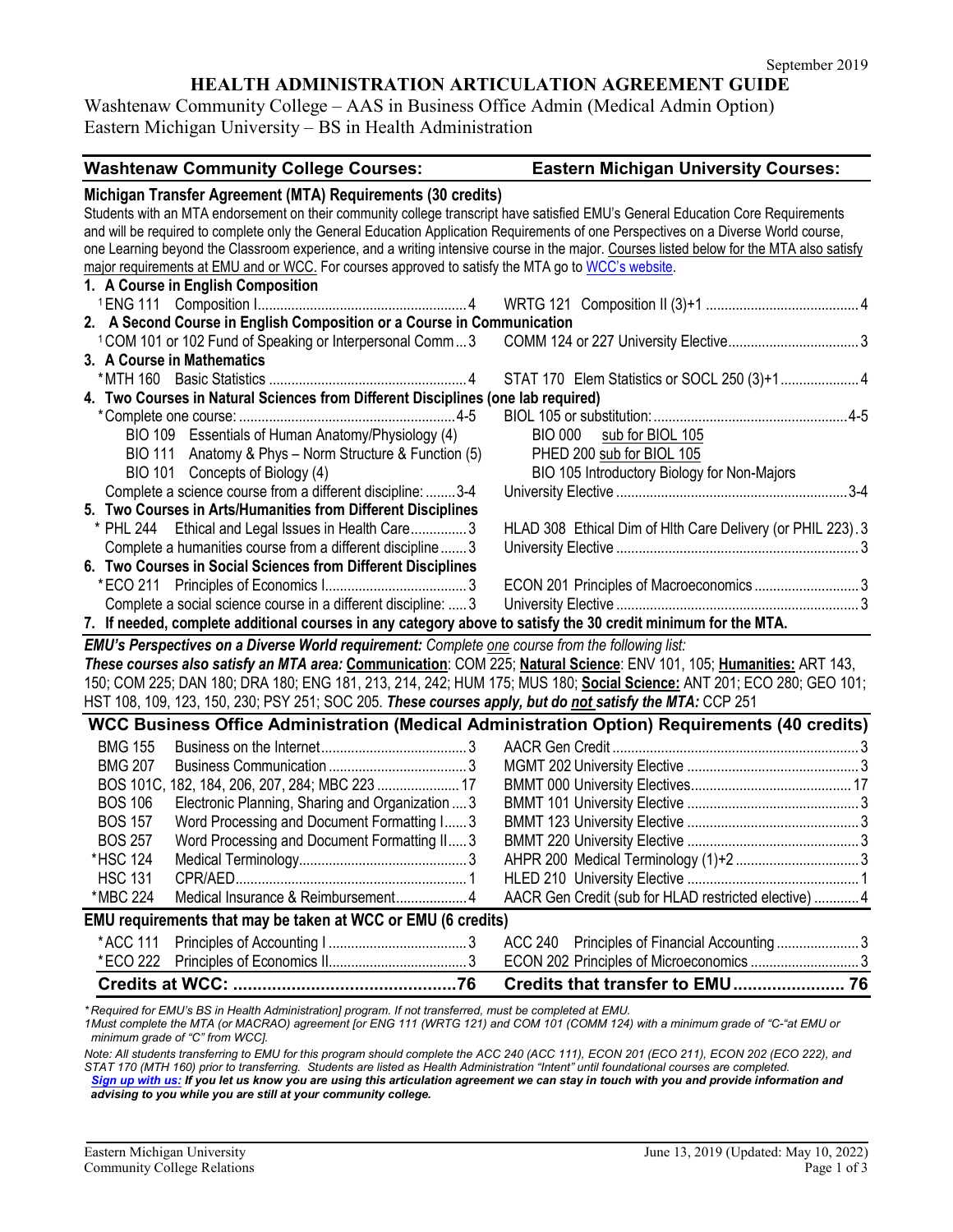# **HEALTH ADMINISTRATION ARTICULATION AGREEMENT GUIDE**

Washtenaw Community College – AAS in Business Office Admin (Medical Admin Option) Eastern Michigan University – BS in Health Administration

## **Completion of the BS in Health Administration at EMU**

Students are admitted to EMU as Health Administration "intent" and must submit a supplemental application for admission to the program after completion of the foundational requirements of Macro- and Microeconomics, Statistics, and Principles of Accounting. The College of Health and Human Services (CHHS) advising center will assist students in course planning and the supplemental application process.

#### **Program Admission Requirements:**

- 1. Completed a minimum of 45 hours of undergraduate coursework at an accredited institution of higher learning with a minimum cumulative grade point average of 2.5.
- 2. Completed the MTA or MACRAO agreement (or WRTG 121 and CTAC 124 with a minimum grade of "C-"at EMU).

**Major Requirements (46 credits)**

## **Health Administration Requirements (46 credits)**

| HLAD 305        |                                                    |  |
|-----------------|----------------------------------------------------|--|
| HLAD 307W       | Comm Effectiveness in Health Admin3                |  |
| HLAD 310        | Administration of Health Care Orgs 3               |  |
| HLAD 311        | Management of Health Services3                     |  |
| HLAD 312        | Health Personnel Mgmt & Dev (or MGMT 384) 3        |  |
| HLAD 315        | Data Analysis for the Health Science3              |  |
| HLAD 416        |                                                    |  |
| HLAD 418        | Principles of Healthcare Finance 3                 |  |
| HLAD 419        |                                                    |  |
| HLAD 420        | Health Insurance & Reimbursement3                  |  |
| HLAD 425        | Decision Making for Health Administrators 3        |  |
|                 |                                                    |  |
| ECON 436        |                                                    |  |
|                 | Restricted HLAD Electives (one course from below)3 |  |
| <b>HLAD 250</b> | Intro to Public Health (3)                         |  |
| HLAD 313        | Health Care Quality (3)                            |  |
| HLAD 323        | Introduction to Epidemiology (3)                   |  |
| HLAD 401        | Legal Issues in Health Care (3)                    |  |
| HLAD 402        | Health Policy (3)                                  |  |
| HLAD 476        | Intro to Healthcare Informatics (3)                |  |
|                 |                                                    |  |
|                 |                                                    |  |

#### **Sample Sequence for Completing the BS in Health Administration**

## **First Semester**

#### **Second Semester**

| HLAD 315 W, S; pre-req: HLAD 305, 307W, approved |  |
|--------------------------------------------------|--|
|                                                  |  |

## **Third Semester**

## . **Fourth Semester**

| HLAD 425 F, W; pre-req: HLAD 307W, 310, 420 3 |  |
|-----------------------------------------------|--|
|                                               |  |